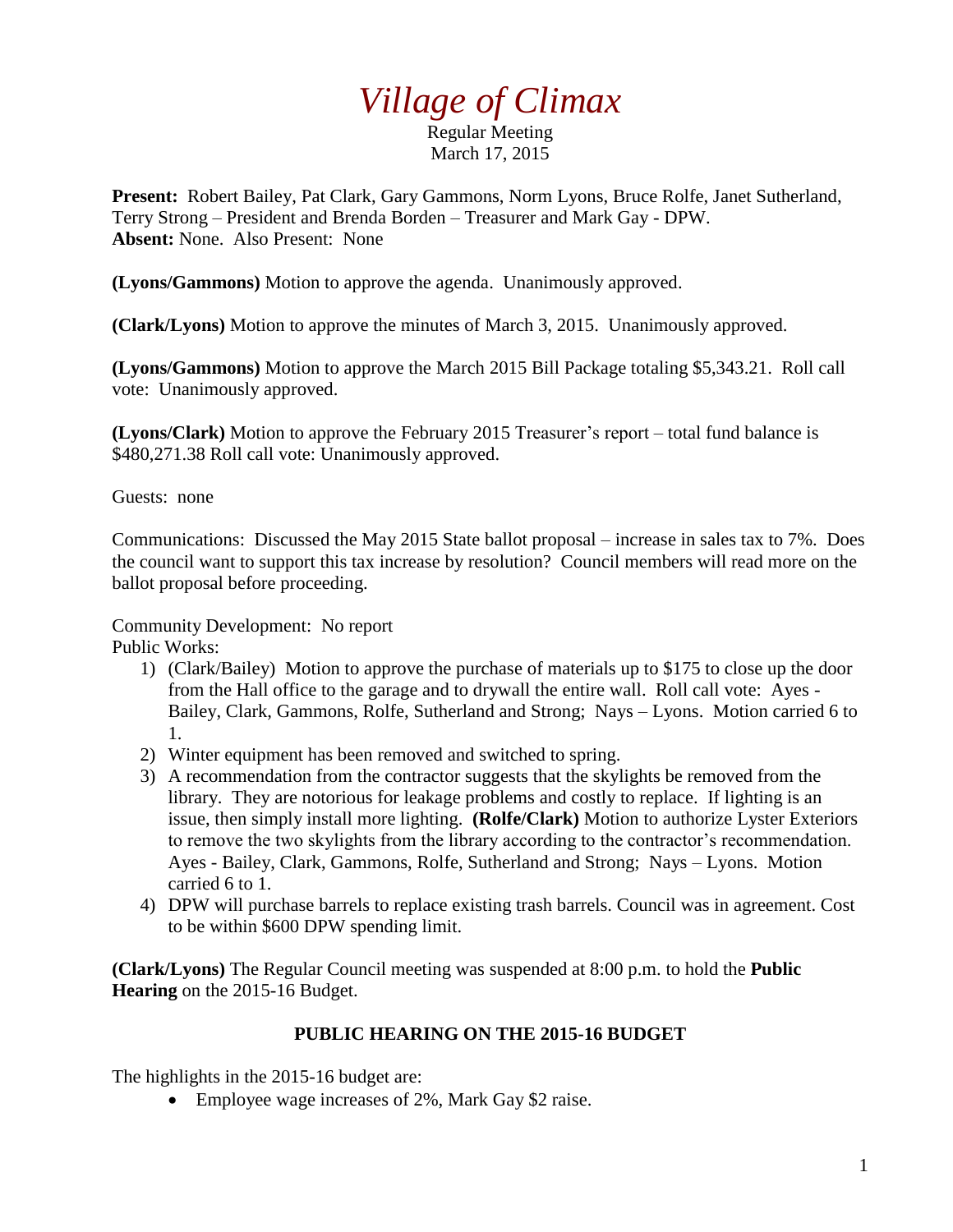- Proposed millage voted at the March  $3<sup>rd</sup>$  meeting set at 11.5 mils (10 mils (General Fund) and 2.5 mils Water Fund). An extra ½ mil added to the Water Fund to assure sufficient funds to for future expenses.
- The fourth year of Water Fund payback (\$10,000) to the General Fund (Water tower painting – totaling \$100,000).
- Significant road maintenance to be done on Maple Street and Snapdragon Street which will tap into the road's Fund Balance.
- No other significant expenses expected.

Budget approval: **(Clark/Gammons)** Motion to approve the 2015-16 Village Budget as presented.

- Total General Fund revenues / expenses: \$236,751
- Total Major Street revenues / expenses: \$84,291
- Total Local Street revenues / expenses: \$39,410
- Total Water Fund revenues / expenses: \$91,514
- Grand Total all revenues / expenses: \$451,966

**Roll call vote**: Ayes - Bailey, Clark, Gammons, Lyons, Sutherland and Strong; Nays – Rolfe. Motion carried 6 to 1.

**(Clark/Lyons)** Motion to close the Public Hearing at 8:08 p.m. and resume the Regular Council meeting. Unanimously approved.

## Streets:

- 1) Climax Township has the best roads in the county according to a KCRC report.
- 2) Waiting for weather to warm up to begin the use of hot patch to fill in pot holes.
- 3) Need to look into grants to help maintain village streets.

Parks, Cemetery Library:

- 1) Decorations removed from pine tree in park
- 2) Park bench to be repaired.
- 3) Continuing the work on the Memo of Understanding between the Village Council and Library Board.

Water: No report.

Administration:

- 1) Reviewed budget amendments. **(Lyons/Gammons)** Motion to approve 2014-15 budget amendments as presented. Roll call – unanimously approved.
	- a. General Fund \$8,702
	- b. Major Street \$1,947
	- c. Local Street \$1,940
	- d. Water Fund \$1,322
- 2) The Council presented a "Certificate of Support" to be presented to Mike Gibson for his years of dedicated employment to the village. Motion offered by Clark, Supported by Sutherland to support the certificate and its presentation to Mike Gibson. Ayes - Bailey, Clark, Gammons, Rolfe, Sutherland and Strong; Nays – Lyons. Motion carried 6 to 1.
	- a. The certificate reads, "In recognition of 28 years of service to the Village of Climax, we extend our unanimous support to Mike Gibson. We are grateful and supportive of your continued position as DPW Supervisor. Your dedication and overall